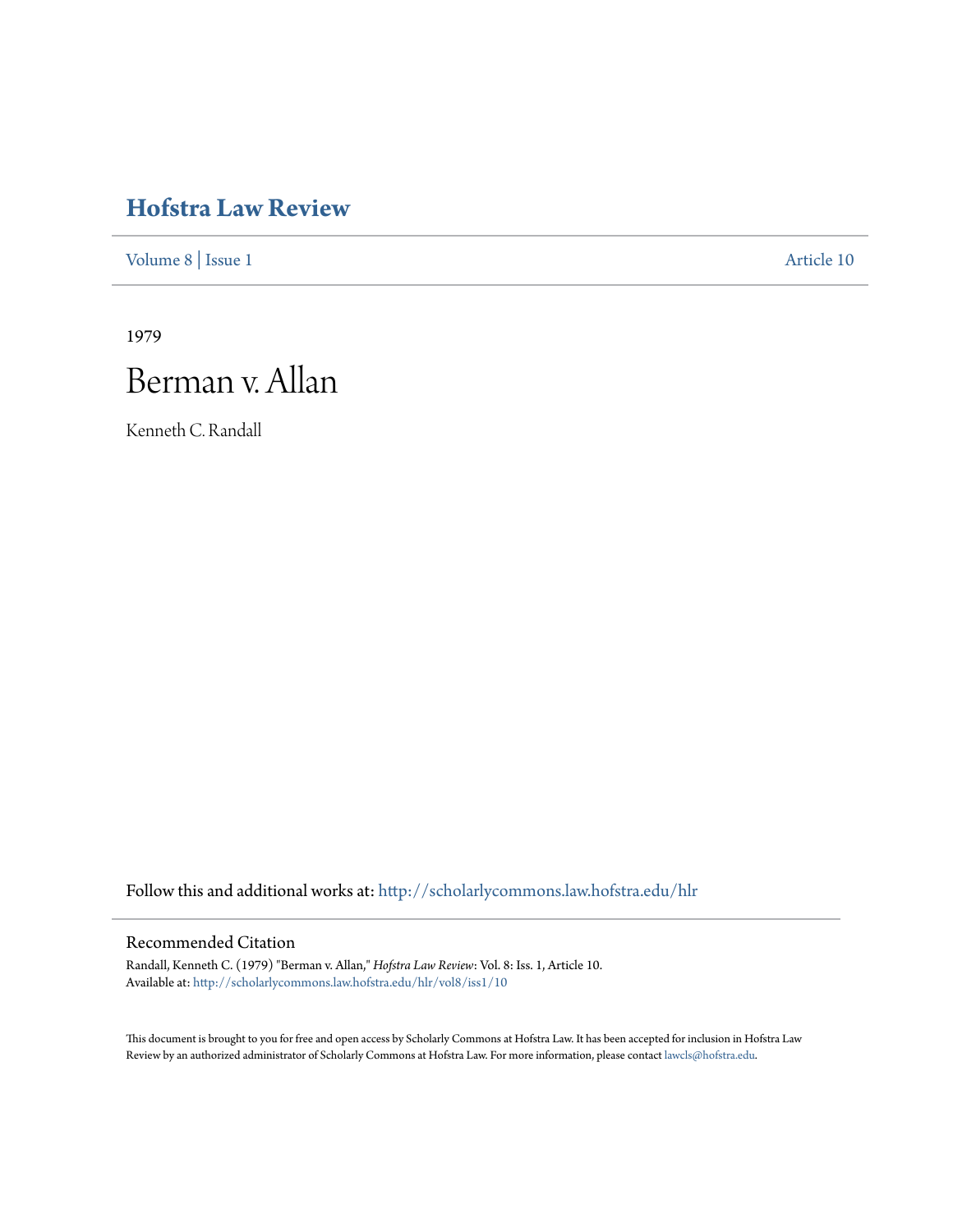## **COMMENT**

#### *BERMAN v. ALLAN*

*ToRTS--Wrongful Birth and Wrongful Life-Where negligence of physicians precludes patient's right to abort mongoloid child, parents have limited cause of action for wrongful birth, but child has no cause of action for wrongful life.* 80 N.J. 421, 404 A.2d 8 (1979).

> Remembering my birth in infancy, the coughs, The swallows, the tear-trees growing From your eyeballs of shame; the gray Immense morning I was conceived i the womb, And the red gory afternoon delivered

therefrom.<sup>1</sup>

In recent years, courts have been confronted with an increasing number of tort actions<sup>2</sup> claiming that the birth of a child has created compensable injury. Parents have filed "wrongful birth" actions where a physician performed an unsuccessful sterilization operation<sup>3</sup> or abortion,<sup>4</sup> and where a physician failed to inform parents of the increased possibility that the mother would

**<sup>1.</sup> J.** KEROUAC, **MEXIco CrrY BLUES** 89 (1959) (89th Chorus).

<sup>2.</sup> Such claims have also given rise to actions based on contract. **E.g.** Shaheen v. Knight, **11** Pa. **D.** & **C.2d** 41 **(C.P.** Lycoming County **1957).**

**<sup>3.</sup>** Most courts now recognize a wrongful birth cause of action in this context. *E.g.,* Custodio v. Bauer, **251** Cal. **App.** 2d **303, 59** Cal. Rptr. 463 (1st Dist. 1967); Sard v. Hardy, 281 **Md.** 432, 379 A.2d 1014 (1977); Martineau v. Nelson, 311 Minn. 92, 247 N.W.2d 409 (1976); Bowman v. Davis, 48 Ohio St. 2d 41, 356 N.E.2d 496 (1976); *cf.* Green v. Sudakin. 81 Mich. App. 545, 265 N.W.2d 411 (1978) (failure to inform parents that scheduled sterilization operation was never performed). *But see* Rogala v. Silva, 16 Ill. App. 3d 63, 305 N.E.2d 571 (1st Dist. 1973). *See generally* Comment, *Pregnancy After Sterilization: Causes of Action for Parent and Child,* 12 J. FAM. L. 635 (1972-1973). Suits have also been brought against pharmacists for allegedly misfilling a birth control prescription. *E.g.,* Troppi v. Scarf, 31 Mich. **App.** 240, **187** N.W.2d **511** (1st Div. 1971) (cause of action recognized). The term "wrongful birth" is of recent vintage.

<sup>4.</sup> It is only in recent years that wrongful birth actions arising in this context have been brought. *E.g.,* Stills v. Gratton, 55 Cal. **App. 3d** 698, 127 Cal. Rptr. 652 (1st Dist. 1976) (cause of action recognized).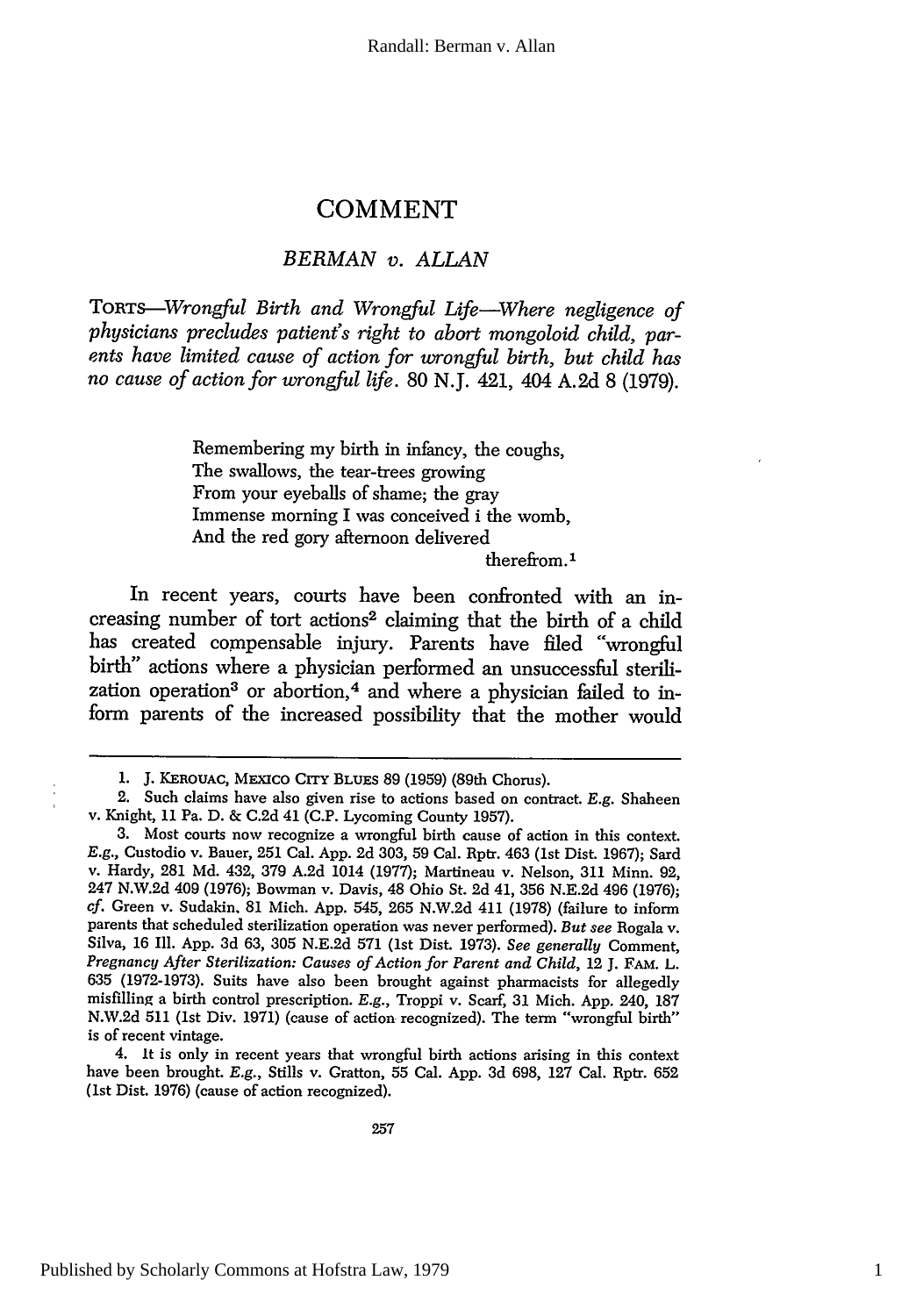**[Vol. 8: 257**

give birth to a child suffering from birth defects. 5 In the latter case, the parents allege that the physician's negligence deprived them of the opportunity to make an informed decision about whether to have the child.<sup>6</sup> Children have filed claims for "wrongful life" in two basic situations. In one context, an action is brought by an illegitimate child against his or her parents because they caused the child to suffer the consequences of illegitimacy.<sup>7</sup> Actions have also been brought against physicians by children with severe birth defects. They allege that had the defendant informed their parents of the increased possibility of birth defects, the parents would have aborted the fetus and spared the child the pains of impaired life. <sup>8</sup>

*Gleitman v. Cosgrove,9* decided by the New Jersey Supreme Court in 1967, was the archetypal decision involving wrongful birth

6. Additionally, wrongful birth claims have been brought by the older siblings of a child allegedly born due to the defendant's negligence. The basis of such a claim is that the additional child will reduce the older siblings' share of parental income, love, and attention. *E.g.,* Cox v. Stretton, 77 Misc. 2d 155, 352 N.Y.S.2d 834 (Sup. Ct. 1974) (cause of action not recognized).

7. *E.g.,* Zepeda v. Zepeda, 41 Ill. App. 2d 240, 190 N.E.2d 849 (1st Dist. 1963) (cause of action dismissed), *cert. denied,* 379 U.S. 945 (1964). *See also* Williams v. State, 46 Misc. 2d 824, 260 N.Y.S.2d 953 (Ct. **Cl.** 1965) (cause of action for wrongful life sustained where illegitimate sued state mental hospital alleging that hospital's negligence allowed her mother to be raped), *rev'd,* 25 A.D.2d 907, 269 N.Y.S.2d 786 (3d Dep't), *aff'd,* 18 N.Y.2d 481, 223 N.E.2d 343, 276 N.Y.S.2d 885 (1966). Courts have only recently begun to use the term "wrongful life."

8. These actions have been routinely rejected. E.g., Smith v. United States, 392 F. Supp. 654 (N.D. Ohio 1975); Gleitman v. Cosgrove, 49 N.J. 22, 227 A.2d 689 (1967); Becker v. Schwartz, 46 N.Y.2d 401, 386 N.E.2d 807, 413 N.Y.S.2d 895 (1978); Karlsons v. Guerinot, 57 A.D.2d 73, 394 N.Y.S.2d 933 (4th Dep't 1977).

9. 49 N.J. **22,** 227 A.2d 689 (1967).

258

<sup>5.</sup> Actions of this variety have recently been recognized. E.g., Becker v. Schwartz, 46 N.Y.2d 401, 386 N.E.2d 807, 413 N.Y.S.2d 895 (1978) (37 year old pregnant woman with greater chance of giving birth to deformed child not tested by physician); Park v. Chessin, 60 A.D.2d 80, 400 N.Y.S.2d 110 (2d Dep't 1977) (negligent genetic counseling regarding hereditary kidney disease), *modified,* 46 N.Y.2d 401, 386 N.E.2d 807, 413 N.Y.S.2d 895 (1978); Jacobs v. Theimer, 519 S.W.2d 846 (Tex. 1975) (physician failed to diagnose pregnant woman's contraction of rubella); Dumer v. St. Michael's Hosp., 69 Wis. 2d 766, 233 N.W.2d 372 (1975) (physician failed to diagnose pregnant woman's contraction of rubella). *But see* Gleitman v. Cosgrove, 49 N.J. 22, 227 A.2d 689 (1967) (no cause of action where physician fails to inform pregnant woman with rubella of risk to fetus of birth defects); *but of.* Howard v. Lecher, 42 N.Y.2d 109, 366 N.E.2d 64, 397 N.Y.S.2d 363 (1977) (no cause of action where parents uninformed of risk that their child would be born with Tay-Sachs disease) (duty owed only to child, not parents). *See also* Johnson v. Yeshiva Univ., 53 A.D.2d 523, 384 N.Y.S.2d 455 (1st Dep't 1976) (cause of action recognized, but standard of reasonable care not breached by not informing mother about amniocentesis procedure), *aff'd,* 42 N.Y.2d 818, 364 N.E.2d 1340, 396 N.Y.S.2d 647 (1977).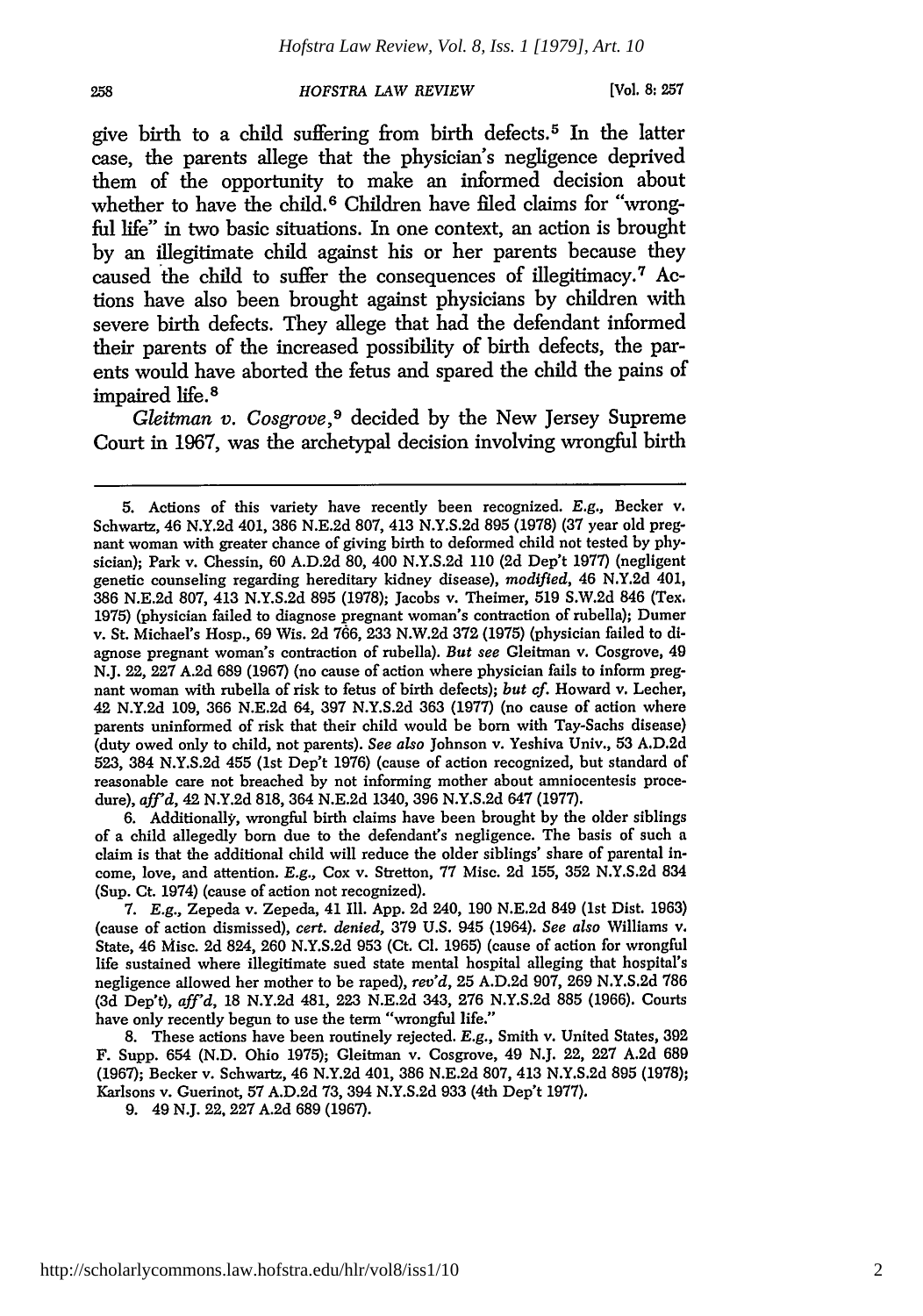#### Randall: Berman v. Allan

#### *WRONGFUL BIRTH AND WRONGFUL LIFE*

and wrongful life. 1 0 Ms. Gleitman alleged that her physicians negligently misinformed her that her contraction of rubella during early pregnancy would have no effect on her fetus.<sup>11</sup> Relying on this advice, Ms. Gleitman did not have an abortion<sup>12</sup> and subsequently gave birth to a child whose sight, hearing, and speech were severely impaired. 13 The court ruled that neither the parents' wrongful birth claim nor the infant's wrongful life claim was a legally cognizable cause of action.<sup>14</sup> Twelve years later, the New Jersey Supreme Court in *Berman v. Allan'5* reassessed the validity of the *Gleitman* holdings. <sup>16</sup>*Berman* overruled *Gleitman* in part by recognizing a limited wrongful birth cause of action for the parents,<sup>17</sup> but it continued to deny the infant's wrongful life claim.<sup>18</sup> While *Berman* represents a necessary step forward, this Comment will show that by limiting the parents' wrongful birth claim and dismissing the infant's action for wrongful life, the *Berman* decision does not advance sufficiently beyond its predecessor.

## THE FACTS OF *BERMAN V. ALLAN*

Thirty-eight year old Shirley Berman gave birth to a daughter afflicted with Down's Syndrome (mongolism).19 Suit was subsequently filed against her obstetricians, 20 alleging that since a woman of Ms. Berman's age stands a greater chance of giving birth to a mongoloid, 21 the defendants were negligent in failing to in-

- 15. 80 N.J. 421, 404 A.2d 8 (1979).
- 16. *Id.* at 423, 404 A.2d at 9-10.
- 17. *Id.* at 430-34, 404 A.2d at 13-15.

19. *Id.* at 423-24, 404 A.2d at 10.

<sup>10.</sup> *See* Jacobs v. Theimer, 519 S.W.2d 846, 849 (Tex. 1975); Dumer v. St. Michael's Hosp., 69 Wis. 2d 766, 772-73, 233 N.W.2d 372, 375-76 (1975); Note, *Wrongful Birth Damages: Mandate and Mishandling by Judicial Fiat,* 13 VAL. U.L. REV. 127, 156 (1978).

<sup>11. 49</sup> N.J. at 26, 227 A.2d at 691. At trial, expert medical testimony on plaintiff's behalf stated that "women who have German measles in the first trimester of their pregnancy will produce infants with birth defects in 20 to 50 per cent of the cases." *Id.* at 25, 227 A.2d at 690. The defendant's medical expert estimated that the likelihood of birth defects in this situation was "some 20 to 25 per cent." *Id.* at 26, 227 A.2d at 691.

<sup>12.</sup> *Id.*

<sup>13.</sup> *Id.* at 25, 227 A.2d at 690.

<sup>14.</sup> *Id.* at 29, 31, 227 A.2d at 692-93.

<sup>18.</sup> *Id.* at 426-30, 404 A.2d at 11-13.

<sup>20.</sup> Berman v. Allan, No. L1447-75 (N.J. Super. Ct. Nov. 4, 1977), *rev'd in part,* 80 N.J. 421, 404 A.2d 8 (1979). For a discussion of the case's disposition on remand, see note 78 *infra.*

<sup>21. 80</sup> N.J. at 425, 404 A.2d at 10. Medical studies indicate that "about 60% of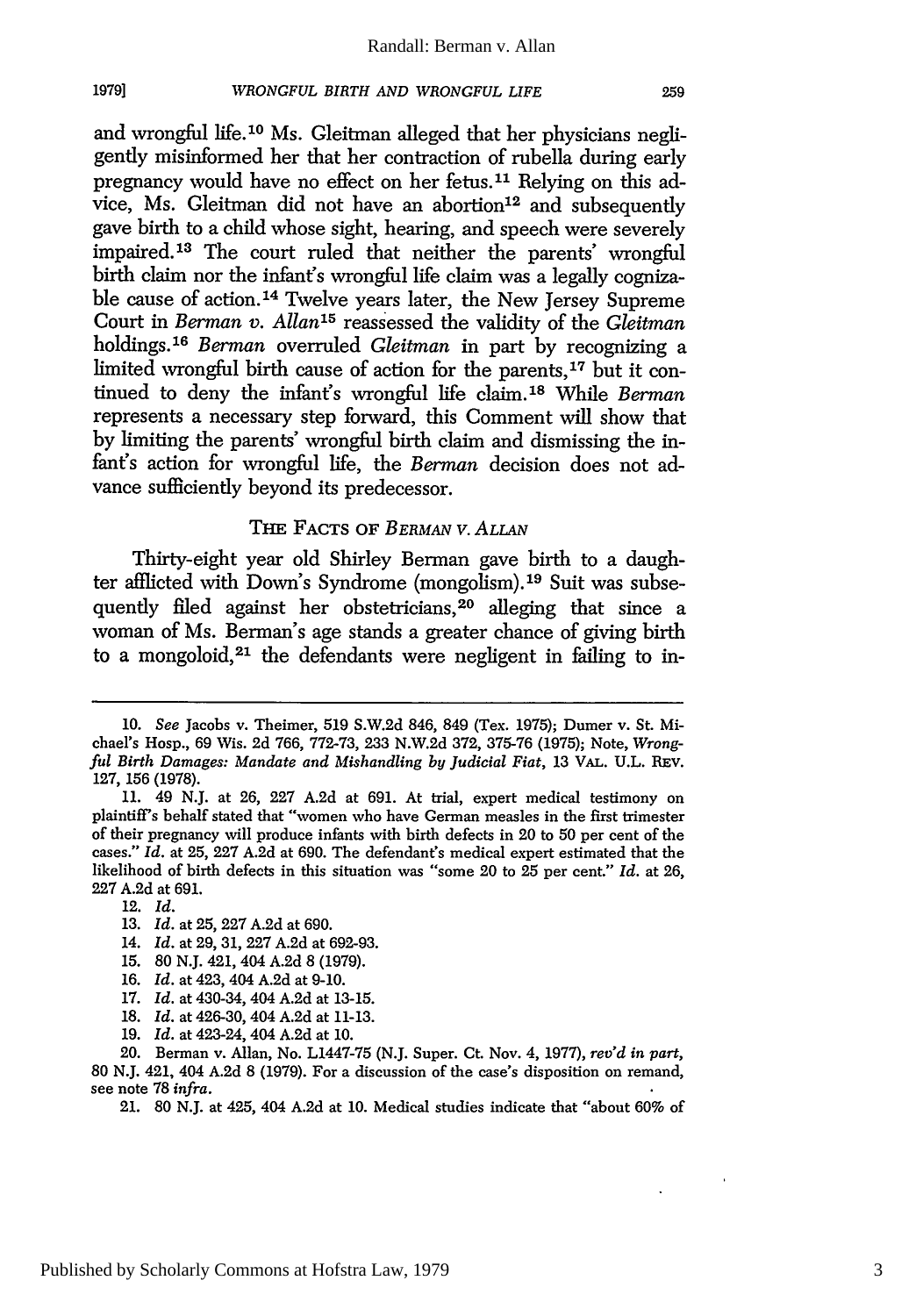**[Vol. 8: 257**

form Ms. Berman of the existence of a procedure known as amniocentesis. 22 This procedure can detect the presence of such chromosomal defects in the fetus as the genetic anomaly causing mongolism. 23 No allegation was made that the defendants caused the mongolism itself. Rather, the Bermans alleged that the defendants' negligence deprived them of the opportunity to make an informed decision about whether to abort the fetus.

Since the trial court dismissed plaintiffs' suit for failing to state a valid cause of action, 24 the supreme court accepted the facts alleged in the complaint as true and construed all inferences in the plaintiffs' favor.25 Thus, the court assumed that the defendants  $\tilde{f}$ ailed to inform Ms. Berman about amniocentesis<sup>26</sup> and that this did not conform to accepted medical procedure.<sup>27</sup> It also assumed that had Ms. Berman been informed of the availability of amniocentesis, she would have submitted to the procedure, 28 and upon learning that the child would be afflicted with Down's Syndrome, would have aborted the fetus.<sup>29</sup> The court determined, therefore, that the only question before it was whether damages should be awarded as a matter of law in these circumstances.<sup>30</sup>

# THE PARENTS' WRONGFUL BIRTH CLAIM

*Gleitman's* dismissal of the parents' wrongful birth claim was premised on two rationales: The impossibility of measuring damages<sup>31</sup> and public policy against abortions.<sup>32</sup> In support of the first

all mongoloid babies are born to mothers above 35 years of age." NAr'L ACAD. OF ScI., GENETIC **SCREENING** 134 (1975). *See generally id.* at 133-37.

<sup>22. 80</sup> N.J. at 424, 404 A.2d at 10.

<sup>23.</sup> For a description of amniocentesis-which involves inserting a long needle into the mother's uterus and sampling the amniotic fluid-see Friedman, *Legal Implications of Amniocentesis,* 123 U. PA. L. REv. 92, 97-99 (1974); Note, *Father and Mother Know Best: Defining the Liability of Physicians for Inadequate Genetic Counseling,* 87 YALE L.J. 1488, 1493 n.21 (1978). The *Berman* court wrote: "Recent studies indicate that amniocentesis is highly accurate in predicting the presence of chromosomal defects, and that the risk of even minor damage to mother or fetus deriving from the procedure is less than one percent." 80 N.J. at 424, 404 A.2d at 10 (citations omitted).

<sup>24.</sup> Berman v. Allan, No. L1447-75 (N.J. Super. Ct. Nov. 4, 1977), *rev'd in part,* 80 N.J. 421, 404 A.2d 8 (1979).

<sup>25. 80</sup> N.J. at 425-26, 404 A.2d at 11.

<sup>26.</sup> *Id.* at 426, 404 A.2d at 11.

<sup>27.</sup> *Id.*

<sup>28.</sup> *Id.*

<sup>29.</sup> *Id.*

<sup>30.</sup> *Id.*

<sup>31. 49</sup> N.J. at 29, 227 A.2d at 693.

<sup>32.</sup> *Id.* at 30-31, 227 A.2d at 693.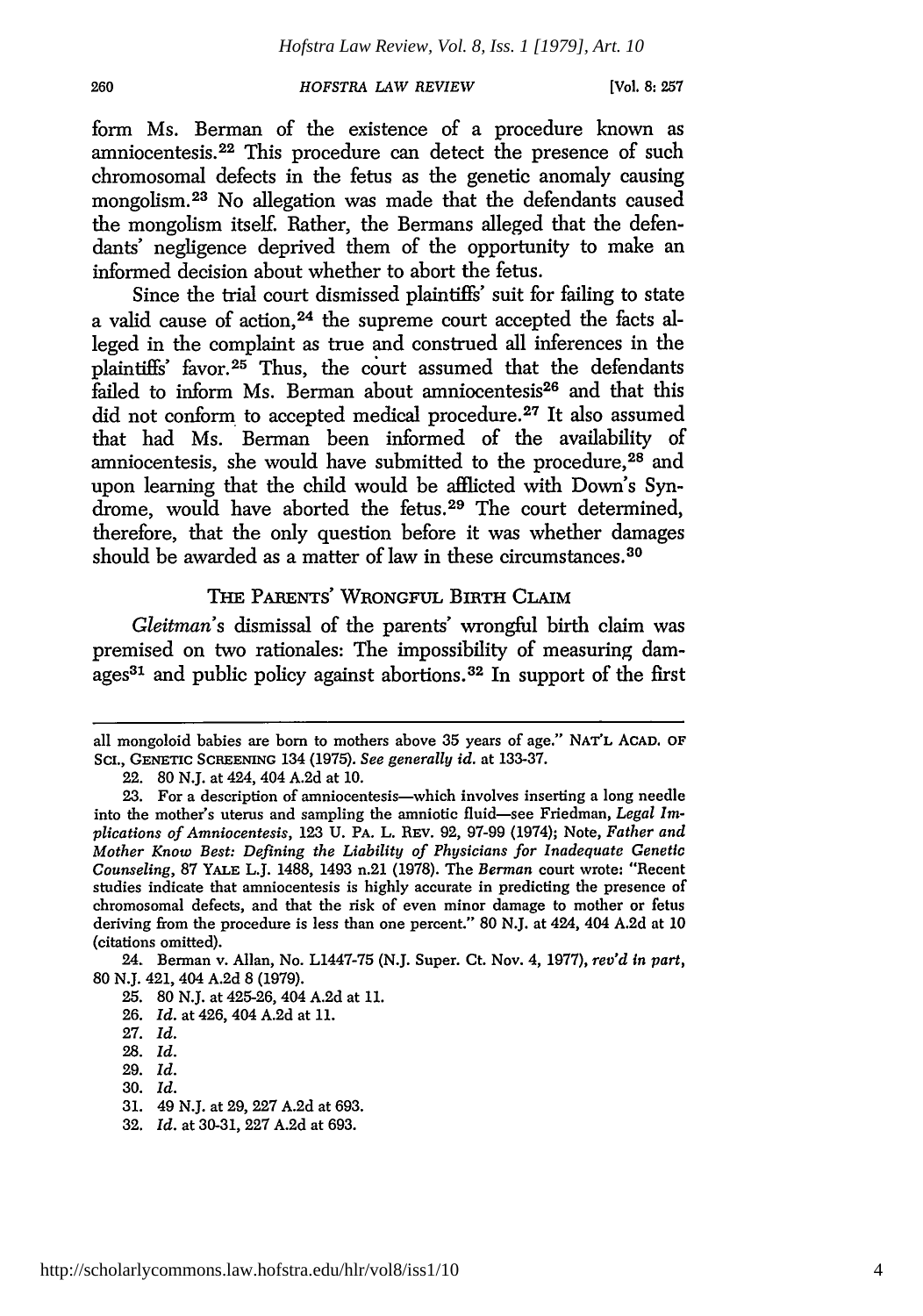**1979]**

rationale, the *Gleitman* majority explained that to determine the parents' compensatory damages, "a court would have to evaluate the denial to them of the intangible, unmeasurable, and complex human benefits of motherhood and fatherhood and weigh these against the alleged emotional and money injuries. Such a proposed weighing is . . . impossible to perform."<sup>33</sup> The *Berman* court rejected this reasoning, ruling that "to deny Mr. and Mrs. Berman redress for their injuries merely because damages cannot be measured with precise exactitude would constitute a perversion of fundamental principles of justice."<sup>34</sup> The court cited several cases for the proposition that the impossibility of measuring damages is an insufficient rationale for dismissing a complaint. 35 Since all of these cases predate *Gleitman,* the *Berman* opinion implies that *Gleitman* was unjustified in relying on the impossibility of measuring damages as a basis for rejecting wrongful birth actions. This casts doubt on the validity of decisions that cite and rely on *Gleitman's* impossibility-of-measuring-damages rationale to reject wrongful birth claims. <sup>36</sup>

The *Gleitman* majority also relied on public policy against abortion. 37 It dismissed as irrelevant the question of the abortion's legality, writing that even if an abortion could have been legally obtained, "substantial policy reasons prevent this Court from allowing tort damages for the denial of the opportunity to take an embryonic life."<sup>38</sup> This policy reflects the sanctity of life as expressed by the basic human will to live: "to seek life and hold on to it however heavily burdened."<sup>39</sup> The court therefore assumed that the infant would have chosen life with defects over no life at all. It quoted from Theocritus' *Idyll:* " 'For the living there is hope, but for the dead there is none.' **"40** Reasoning from these assumptions, the court concluded that "[t]he right to life is inalienable in our society. A court cannot say what defects should prevent

<sup>33.</sup> *Id.* at 29, 227 A.2d at 693.

<sup>34. 80</sup> N.J. at 433, 404 A.2d at 15 (citation omitted).

<sup>35.</sup> *Id.* at 428, 433, 404 A.2d at 12, 15 (citing Story Parchment Co. v. Paterson Parchment Paper Co., 282 U.S. 555 (1931); Martin v. Bengue, Inc., 25 N.J. 359, 136 A.2d 626 (1957); Jenkins v. Pennsylvania R.R., 67 N.J.L. 331, 51 A. 704 (1902)). For a discussion of this rationale as it relates to wrongful life, see text accompanying notes 87 & 88 *infra.*

<sup>36.</sup> E.g., Coleman v. Garrison, 349 A.2d 8, 13 (Del. 1975); Stewart v. Long Island College Hosp., 35 A.D.2d 531, 532, 313 N.Y.S.2d 502,- 503-04 (2d Dep't 1970), *aff'd,* 30 N.Y.2d 695, 283 N.E.2d 616, 332 N.Y.S.2d 640 (1972).

<sup>37. 49</sup> N.J. at 30, 227 A.2d at 693.

<sup>38.</sup> *Id.*

<sup>39.</sup> *Id.*

<sup>40.</sup> *Id.* (quoting Theocritus, IDYLL ch. IV, 42). Maybe only the living need it.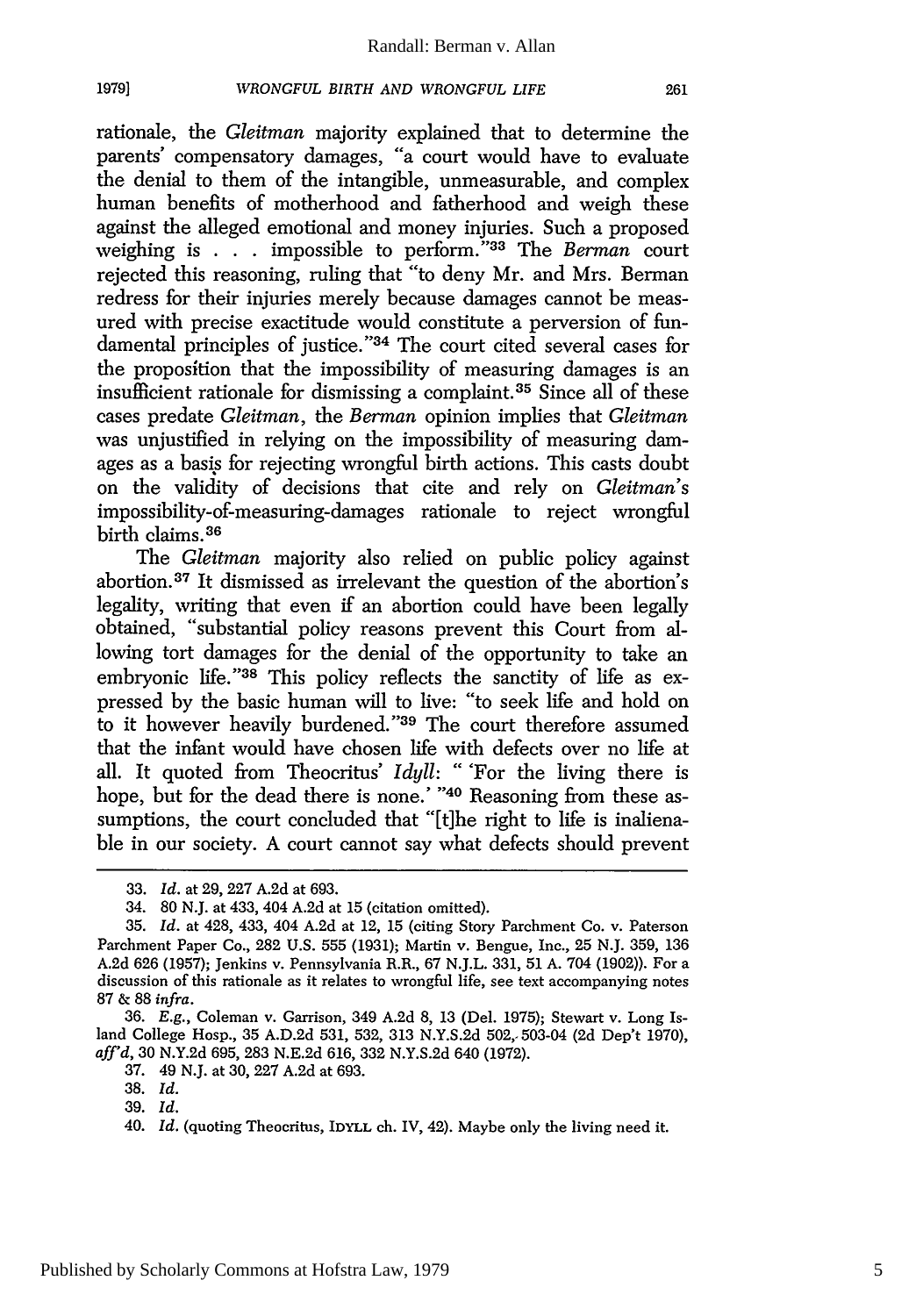**[Vol. 8: 257**

an embryo from being allowed life such that denial of the opportunity to terminate the existence of a defective child in embryo can support a cause for action."<sup>41</sup> Berman rejected this rationale, relying on the Supreme Court's ruling in *Roe v. Wade42* that a woman has a constitutional right during the first trimester of pregnancy to decide whether to abort her fetus. <sup>43</sup>*Berman* stated that given *Roe,* public policy now supports the'view that a woman cannot be denied a meaningful opportunity to make that decision. <sup>44</sup> Therefore, someone who negligently deprives a woman of her constitutional right to an abortion is liable for the damages proximately caused.<sup>45</sup> The court concluded that "[a]ny other ruling would in effect immunize from liability those in the medical field providing inadequate guidance to persons who would choose to exercise their constitutional right to abort fetuses which, if born, would suffer from genetic defects."46

Despite the court's outright rejection of *Gleitman's* rationales for not recognizing wrongful birth, *Berman* significantly limited the scope of recovery for the tort. The Bermans sought two items of damage: "(1) the medical and other costs that will be incurred in order to properly raise, supervise and educate the child; and (2) compensation for the emotional anguish that has been and will continue to be experienced on account of [the infant's] condition."<sup>47</sup> The court recognized the claim for emotional anguish.<sup>48</sup> but rejected the claim for child rearing costs. <sup>49</sup>

The basis of the parents' claim for child rearing costs was that but for the defendants' malpractice, the Bermans would have aborted the fetus and would not have incurred the expenses of raising a child.50 The sole explanation given by the *Berman* majority for holding that this item of damage should not be awarded is the following:

In essence, Mr. and Mrs. Berman desire to retain all the benefits inhering in the birth of the *child-i.e.,* the love and **joy** they will experience as parents--while saddling defendants with the

- 49. *Id.* at 432, 404 A.2d at 14.
- 50. *Id.* at 430-31, 404 A.2d at 13.

262

<sup>41.</sup> *Id.*

<sup>42. 410</sup> **U.S.** 113 (1973).

<sup>43.</sup> *Id.* at 162-66.

<sup>44. 80</sup> N.J. at 431-32, 404 A.2d at 14.

<sup>45.</sup> *Id.*

<sup>46.</sup> *Id.* at 432, 404 A.2d at 14 (citations omitted).

<sup>47.</sup> *Id.* at 431, 404 A.2d at 13.

<sup>48.</sup> *Id.* at 433-34, 404 A.2d at 14-15.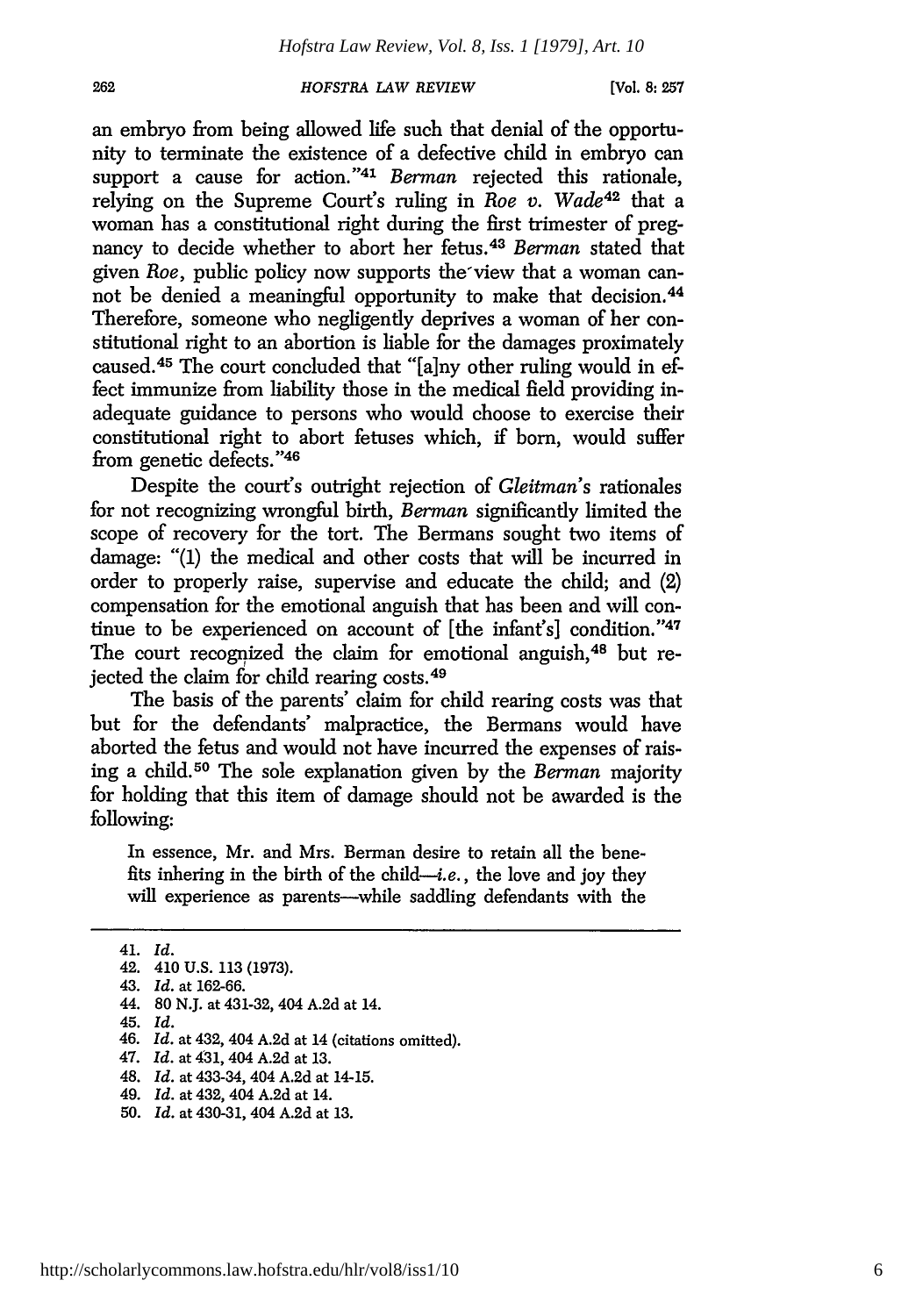enormous expenses attendant upon her rearing. Under the facts and circumstances here alleged, we find that such an award would be wholly disproportionate to the culpability involved, and that allowance of such a recovery would both constitute a windfall to the parents and place too unreasonable a financial burden upon physicians.<sup>51</sup>

This reasoning is replicative of the holding in *Shaheen v. Knight,52* which for many years was the classic decision rejecting a claim for wrongful birth in the context of an unsuccessful sterilization procedure. 53 In *Shaheen,* the plaintiff fathered a child despite having undergone a vasectomy.<sup>54</sup> In a suit by the father against the physician, the court denied child rearing costs, holding that "[t]o allow damages in a suit such as this would mean that the physician would have to pay for the fun, joy and affection which plaintiff Shaheen will have in the rearing and education of this, [plaintiff's] fifth child."55 *Shaheen* rested on the conclusion that as a matter of law the joys of parenthood outweigh the expenses and costs of raising a child. 56 The rationale for this "overriding benefits" theory is that the birth of a healthy child is always considered a joyous event.

*Berman's* adherence to *Shaheen-like* reasoning-which has been rejected by other jurisdictions<sup>57</sup>—is inappropriate. First, an overriding-benefits theory has less applicability when the parents' child is deformed. The *Berman* court, however, ruled that even in the case of a mongoloid child, awarding child rearing costs would "constitute a windfall to the parents."<sup>58</sup> It ignored the possibility that having a child with extreme birth defects might well shift the ratio of parenthood's burdens and benefits so that the former outweighs the latter. Moreover, irrespective of the infant's health, it was inappropriate for the court to assume that the Bermans would benefit from being parents. It can no longer be said that the birth

54. 11 Pa. D. & C.2d at 41.

55. *Id.* at 45-46.

**1979]**

56. *See* Robertson, *Civil Liability Arising from "'Wrongful Birth" Following an Unsuccessful Sterilization Operation,* 4 AM. J.L. & MED. 131, 149-52 (1978).

57. *See* cases note 53 *supra.*

*<sup>51.</sup> Id.* at 432, 404 A.2d at 14 (citations omitted).

<sup>52. 11</sup> Pa. D. & C.2d 41 (C.P. Lycoming County 1957).

*<sup>53.</sup> See* Sherlock v. Stillwater Clinic, 260 N.W.2d 169, 173 (Minn. 1977). *Shaheen* and Christensen v. Thornby, 192 Minn. 123, 255 N.W. 620 (1934), another widely cited unsuccessful sterilization case, have now both been roundly rejected by more modem reasoning. *See, e.g.,* Custodio v. Bauer, 251 Cal. App. 2d 303, 325, 59 Cal. Rptr. 463, 476-77 (1st Dist. 1967); cf. Troppi v. Scarf, 31 Mich. App. 240, 247-49, 187 N.W.2d 511, 518 (1st Div. 1971) (negligent filling of birth control prescription).

<sup>58. 80</sup> N.J. at 432, 404 A.2d at 14 (citations omitted).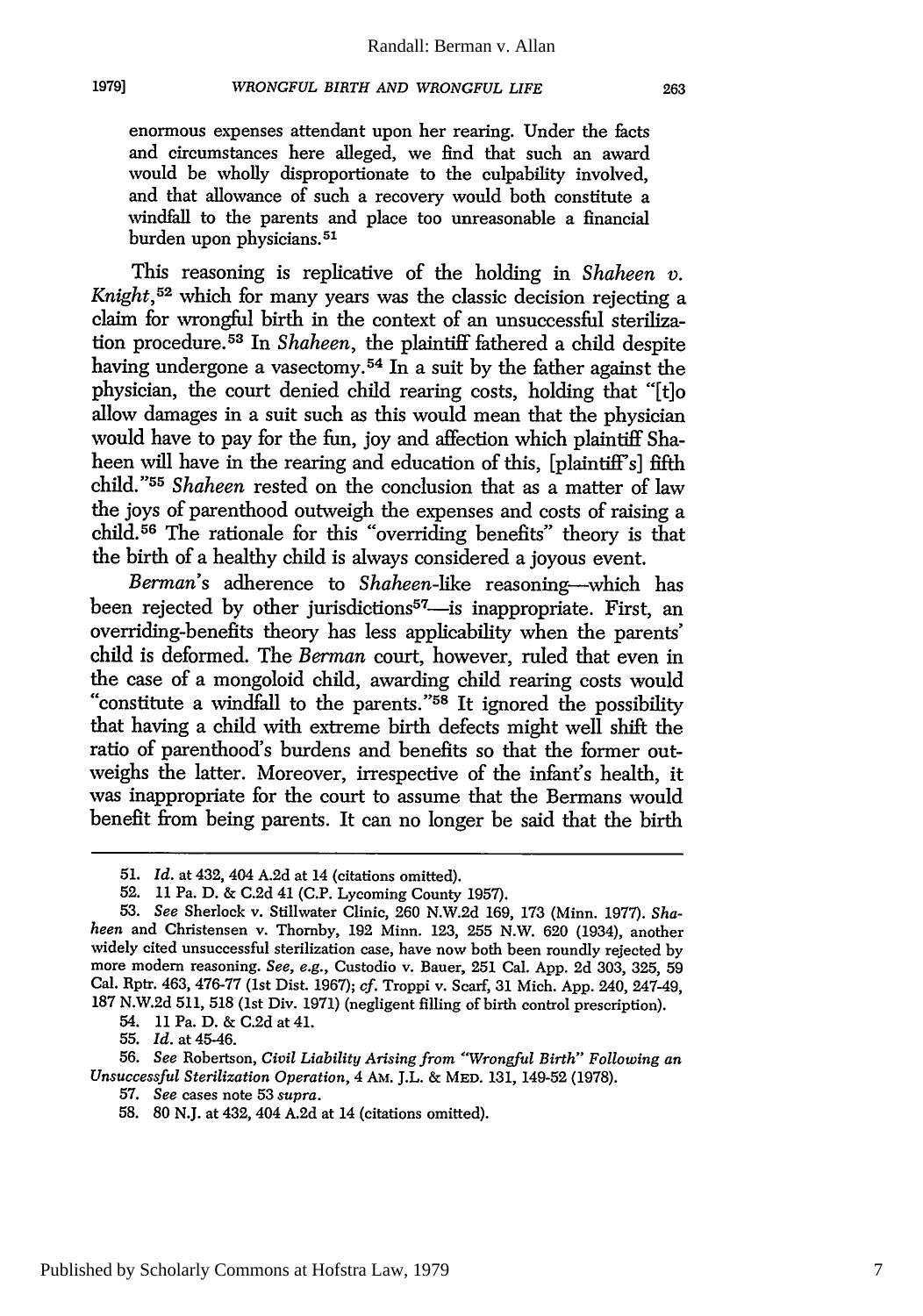264

*HOFSTRA LAW REVIEW*

**[Vol. 8: 257**

of a **child** is always a blessing. Six years ago the dissenting opinion in *Terrell v. Garcia,59* a Texas case rejecting a wrongful birth cause **of** action, argued that

[t]he question is not whether a doctor should be forced "to pay for the satisfaction and **joy** and affection which normal parents would ordinarily have in the rearing and education of a healthy child." The question is whether a negligent doctor should be held responsible for the consequences of his negligence. There is no basis for the assumption that plaintiffs **...** will derive any **joy** and satisfaction from the raising of the unwanted child.<sup>60</sup>

Today, in light of the holding in *Roe v. Wade, 61* the recent repeal of the New Jersey abortion statute, 62 and the Supreme Court's recognition of an individual's right to use contraceptives, 63 people have the right to determine for themselves the relative burdens and benefits of parenthood.<sup>64</sup> Inherent in the right of abortion is the right of would-be parents to decide that they want neither the so-called benefits of parenthood nor the burdensome costs of raising a **child. <sup>65</sup>**Although the Bermans may have purposefully conceived the infant, the court assumed that but for the defendants' breach of reasonable care, Ms. Berman would have decided to

**60.** *Id.* at **129** (Cadena, **J.,** dissenting) (quoting Hays v. Hall, 477 S.W.2d 402, 406 (Tex. Civ. App. 11th Dist. 1972)). The dissenting judge in *Terrell* also wrote: Perhaps these parents, in deciding that they did not want to pay the price for the enjoyment and pleasures which "normal" parents would derive from the birth of an unwanted child, were not acting as "normal" persons.... [Ilt is hornbook law that a tort feasor must take his victim as he finds him and has no right to insist on a "normal" victim.

*Id.* at 129-30 (Cadena, J., dissenting).

61. *See* text accompanying notes 42-44 *supra.*

62. N.J. STAT. **ANN.** § 2A:87-1 (West 1969) (repealed 1979):

Any person who, maliciously or without lawful justification, with intent to cause or procure the miscarriage of a pregnant woman, administers or prescribes or advises or directs her to take or swallow any poison, drug, medicine or noxious thing, or uses any instrument or means whatever, is guilty of a high misdemeanor.

*See generally* Doe v. Bridgeton Hosp. Ass'n, 71 N.J. 478, 366 A.2d 641 (1976) (woman has federal constitutional right to abort fetus during first trimester of pregnancy), *cert. denied,* 433 U.S. 914 (1978).

63. *See* Eisenstadt v. Baird, 405 U.S. 438 (1972); Griswold v. Connecticut, 381 U.S. 479 (1965).

64. "It is no answer to say that a result which claimant specifically sought to avoid, might be regarded as a blessing by someone else." Rivera v. State, 94 Misc. 2d 157, 162 (Ct. **Cl.** 1978) (negligent tubal ligation).

65. *See* Roe v. Wade, 410 U.S. 113, 153 (1973).

<sup>59. 496</sup> S.W.2d 124 (Tex. Civ. App. 4th Dist. 1973), *cert. denied,* 415 U.S. 927 (1974).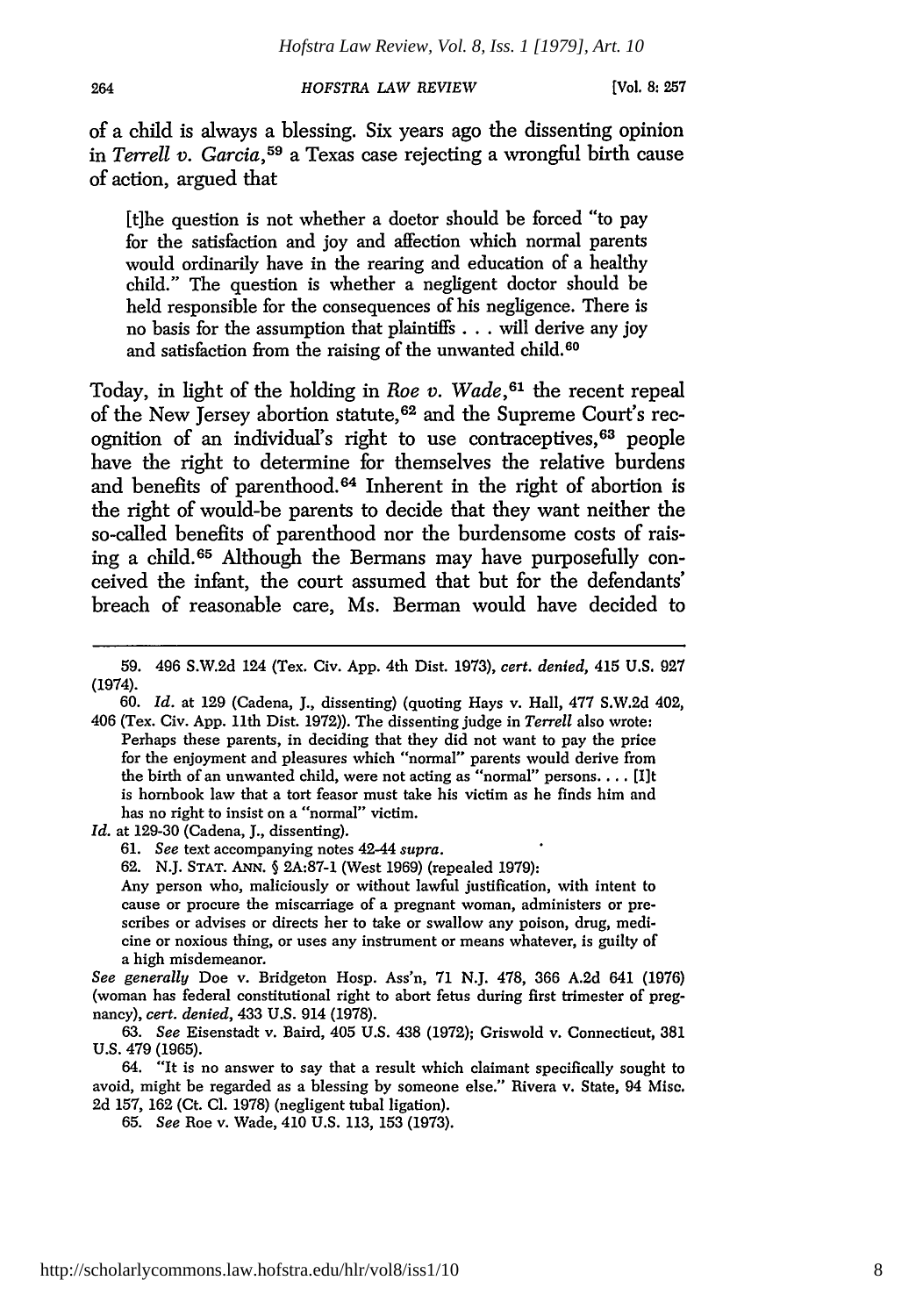abort the fetus. 66 The *Berman* court's denial of child rearing costs discounts Ms. Berman's constitutional right to terminate a pregnancy and reinflates the *Shaheen* "blessing balloon."<sup>67</sup>

*Berman's* denial of all child rearing costs is not supported by decisions in other jurisdictions that have recognized wrongful birth. While some courts, such as the New York Court of Appeals, <sup>68</sup> have allowed parents to recover all the expenses of raising the child, other courts have utilized approaches that award at least some of these costs. One such approach is to award parents the costs of parenthood's economic burdens, less the value of its benefits. 69 For instance, the Michigan Court of Appeals has held that "the benefits of the unplanned child may be weighed against all the elements of claimed damage." 70 A second approach, utilized by the Texas Supreme Court, awarded the parents the value of the "economic burden related solely to the physical defects of the child."<sup>71</sup> These two

Where the defendant's tortious conduct has caused harm to the plaintiff or to his property and in so doing has conferred a special benefit to the interest of the plaintiff that was harmed, the value of the benefit conferred is considered in mitigation of damages, to the extent that this is equitable.

*Accord,* **RESTATEMENT (SECOND)** OF TORTS **§** 920, at 520 (1977). The "offsetting benefits rule"-by which the plaintiff's recovery is mitigated by the benefits conferred upon the plaintiff to the interest that was harmed-is not to be confused with the "overriding benefits" theory, *see* text accompanying notes 51-60 *supra,* by which it is said that the benefits of parenthood as a matter of law outweigh the burdens of parenthood. The former is a rule of damages; the latter, a rule of public policy. Robertson, *supra* note 56, at 150. For a discussion of mitigating damages by putting the infant up for adoption, which the *Berman* court did not discuss, see Comment, *Liability for Failure of Birth Control Methods,* 76 **COLUM.** L. REv. 1187, 1202-04 (1976). Of course, it would be more difficult for an adoption agency to place an abnormal child, such as infant Berman.

An evaluation of the burdens less the benefits of parenthood is not without its difficulties. However, the *Berman* court rejected *Gleitman's* "impossibility of measuring damages" rationale as a basis for dismissing the parents' complaint. *See* text accompanying notes 33-35 *supra.* For an indepth discussion of the complexities of such an evaluation, see Note, *supra* note 10, at 145-64.

70. Troppi v. Scarf, 31 Mich. App. 240, 255, 187 N.W.2d 511, 518 (1st Div. 1971). In applying the "offsetting benefits rule," the *Troppi* court did not separate the plaintiffs' claims for child rearing costs and the damages suffered as a result of the emotional anguish caused by the pregnancy and childbirth. *Id.*

71. Jacobs v. Theimer, 519 S.W.2d 846, 849 (Tex. 1975). The *Jacobs* court wrote:

<sup>66. 80</sup> N.J. at 426, 404 A.2d at 11.

<sup>67.</sup> *See generally* Note, *Busting the Blessing Balloon: Liability for the Birth of an Unplanned Child,* 39 ALB. L. REv. 221 (1975). The *Shaheen* "blessing balloon" has been "burst" by other jurisdictions. *See* cases note 53 *supra.*

<sup>68.</sup> Becker v. Schwartz, 46 N.Y.2d 401, 412-15, 386 N.E.2d 807, 813-14, 413 N.Y.S.2d 895, 901-03 (1978).

<sup>69.</sup> *E.g.,* Troppi v. Scarf, 31 Mich. App. 240, 254-55, 187 N.W.2d 511, 517-19 (1st Div. 1971). The court quoted from the first RESTATEMENT OF TORTS **§** 920, at 616 (1939):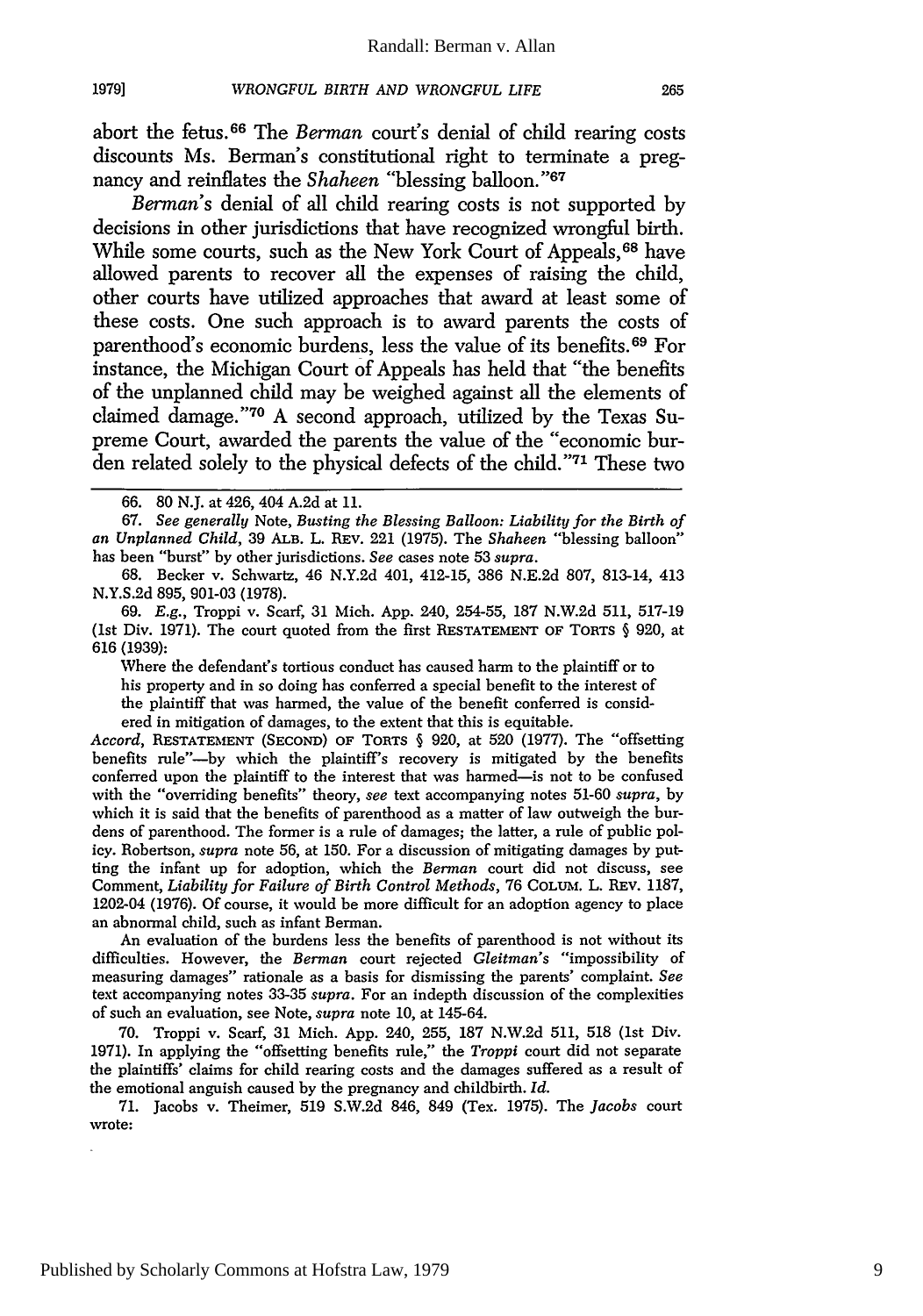#### 266

#### *HOFSTRA LAW REVIEW*

**[Vol. 8:257**

approaches do compromise a woman's right to decide that she wants neither the benefits nor the burdens of parenthood, but they are preferable to a denial of all child rearing costs.

The Bermans also sought to recover for the emotional anguish of having a mongoloid child. 72 The court held that "the monetary equivalent of this distress is an appropriate measure of the harm suffered by the parents deriving from Mrs. Berman's loss of her right to abort the fetus."<sup>73</sup> Just as the court's total denial of child rearing costs is atypical of decisions recognizing wrongful birth, the court's recognition of damages for emotional suffering is unusual. Courts recognizing wrongful birth claims have generally restricted recovery to some child rearing costs, denying damages for emotional suffering on duty and speculativeness grounds. <sup>74</sup>*Berman* met these arguments by referring to the increasing number of situations in which tort law compensates the emotionally injured. <sup>75</sup> The majority explained that "courts have come to recognize that mental and emotional distress is just as 'real' as physical pain, and that its valuation is no more difficult."<sup>76</sup> Moreover, the court stated that to deny redress for emotional anguish "merely because damages cannot be measured with precise exactitude would constitute a perversion of fundamental principles of justice."77

Recognizing the parents' claim for emotional damages represents progress in compensating parents for the loss of their right to make an informed decision regarding an abortion. This progress, however, pales in light of the court's denial of all child rearing

*Id. See generally* Kass & Shaw, *The Risk of Birth Defects: Jacobs v. Theimer and Parents' Right to Know,* 2 AM. J.L. & MED. 213 (1976-1977).

73. *Id.* at 433, 404 A.2d at 14 (citation omitted).

74. *See, e.g.,* Becker v. Schwartz, 46 N.Y.2d 401, 412-15, **386** N.E.2d 807, 813-14, 413 N.Y.S.2d 895, 901-03 1978); Howard v. Lecher, 42 N.Y.2d 109, 366 N.E.2d 64, 397 N.Y.S.2d 363 (1977) (parents cannot recover for emotional suffering caused by death of their daughter from Tay-Sachs disease) (duty owed only to child, not parents). *But see* Custodio v. Bauer, 251 Cal. App. 2d 303, 59 Cal. Rptr. 463 (1st Dist. 1967).

75. 80 N.J. at 433, 404 A.2d at 15. *See* W. PROSSER, **THE LAW OF** TORTS **§** 54, at 327-35 (4th ed. 1971).

76. 80 N.J. at 433, 404 A.2d at 15 (citations omitted).

77. *Id.* (citation omitted).

It is impossible for us to justify a policy which at once deprives the parents of information by which they could elect to terminate the pregnancy likely to produce a child with defective body, a policy which in effect requires that the deficient embryo be carried to full gestation until the deficient child is born, and which policy then denies recovery from the tortfeasor of costs of treating and caring for the defects of the child.

<sup>72. 80</sup> N.J. at 431, 404 A.2d at 13.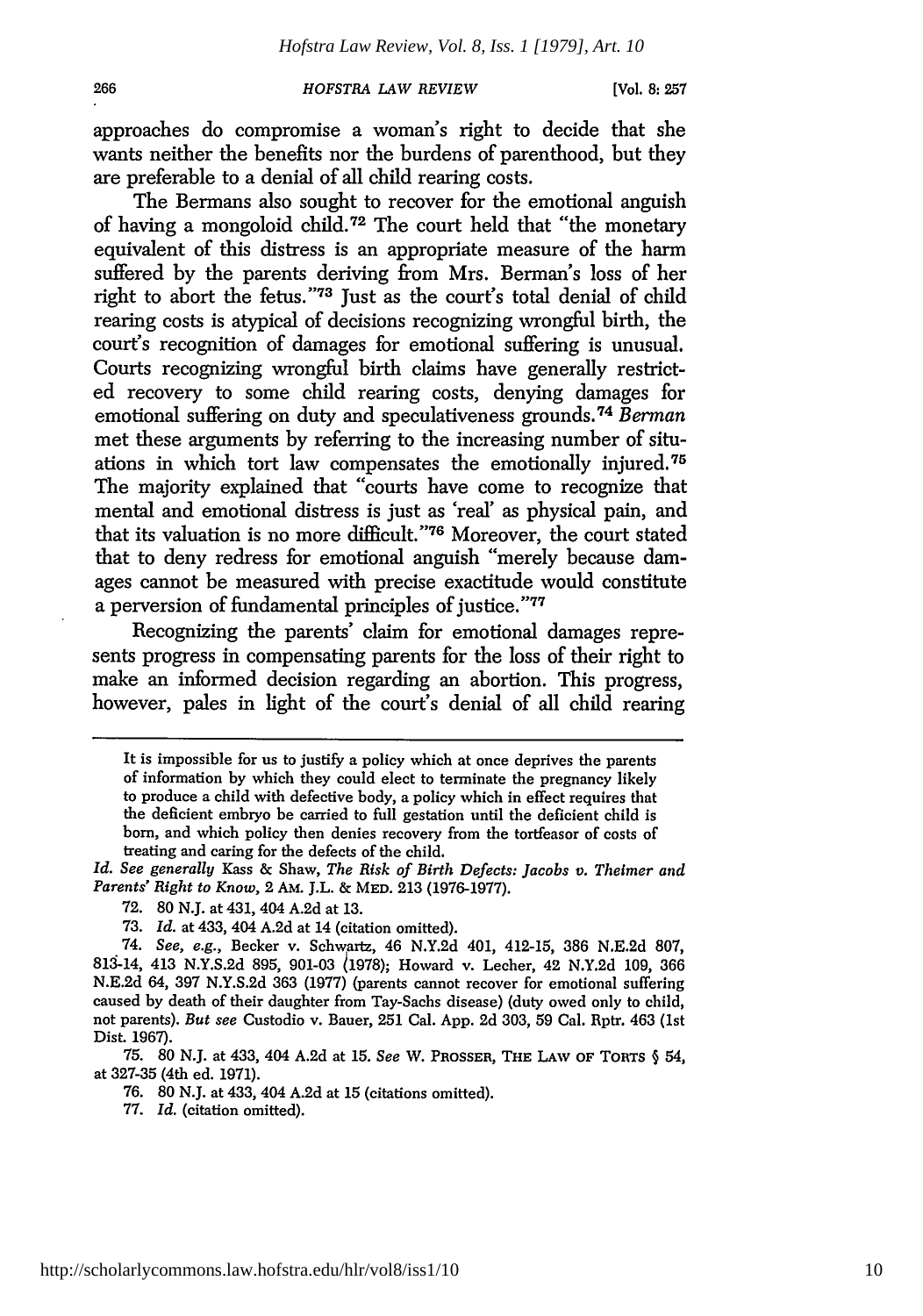**19791**

costs. The majority never explained why the benefits of parenthood outweigh the "enormous expenses" of raising a mongoloid child, but not the emotional suffering. *Berman's* limitation of wrongful birth recovery represents a cautious first step towards recognizing a cause of action for wrongful birth.<sup>78</sup>

# THE INFANT'S WRONGFUL LIFE CLAIM

Infant Sharon Berman filed a wrongful life action seeking compensation for the physical and emotional pain and suffering of being a mongoloid. 79 She claimed that but for the defendants' negligence she would not have been born and, thus, would not have been forced to bear the burdens of mongolism.80 Utilizing a traditional tort formula, the *Berman* court stated that these damages would be computed by comparing the condition the infant would have been in but for the defendants' negligence-nonlife-with the infant's present impaired condition.<sup>81</sup> Consistent with *Gleitman*<sup>82</sup> and the wrongful life decisions of other jurisdictions, 83 the *Berman* court dismissed the infant's claim. <sup>84</sup>*Berman's* rationale, however, differed from *Gleitman's.*

The *Gleitman* court dismissed the infant's wrongful life action because of the impossibility of weighing impaired life against nonlife. 85 Just as *Berman* rejected this rationale when considering

79. *See* 80 N.J. at 427, 404 A.2d at 11-12. Mongolism is "[a] syndrome of mental retardation associated with a variable constellation of abnormalities." **STEDMAN'S MEDICAL** DICTIONARY 791 (22d ed. 1972). For a further description of the mental and physical effects of mongolism, see text accompanying notes 107-112 *infra.*

80. 80 N.J. at 426, 404 A.2d at 11. As in the case of the parents' claim, the infant did not contend that the defendants' negligence caused the defects with which she was born.

81. *Id.* at 427, 404 A.2d at 11-12.

82. 49 N.J. at 29, 227 A.2d at 692.

83. E.g., Smith v. United States, 392 F. Supp. 654 (N.D. Ohio 1975); Becker v. Schwartz, 46 N.Y.2d 401, 386 N.E.2d 807, 413 N.Y.S.2d 895 (1978).

84. 80 N.J. at 430, 404 A.2d at 13.

85. 49 N.J. at 28-29, 227 A.2d at 692. While the *Gleitman* opinion stated that its rationale for dismissing the wrongful life claim was the "impossibility of measuring damages," *id.,* and the *Berman* court viewed *Gleitman's* wrongful life rationale as such, 80 N.J. at 14, 404 A.2d at 431-32, the anti-abortion attitude expressed in *Gleitman's* wrongful birth section may have pervaded the court's wrongful life thinking as well. In this light, consider the following statement made by the *Gleitman* court in its wrongful birth section:

<sup>78.</sup> On remand to the superior court, plaintiffs were permitted to proceed on the claim for emotional injury. The jury ultimately found for defendants because amniocentesis was not a widely accepted procedure at the time of Ms. Berman's pregnancy. Therefore, the failure to inform Ms. Berman about the procedure did not breach the standard of care owed to her. Berman v. Allan, No. L1447-75 (N.J. Super. Ct. Jan. 18, 1980).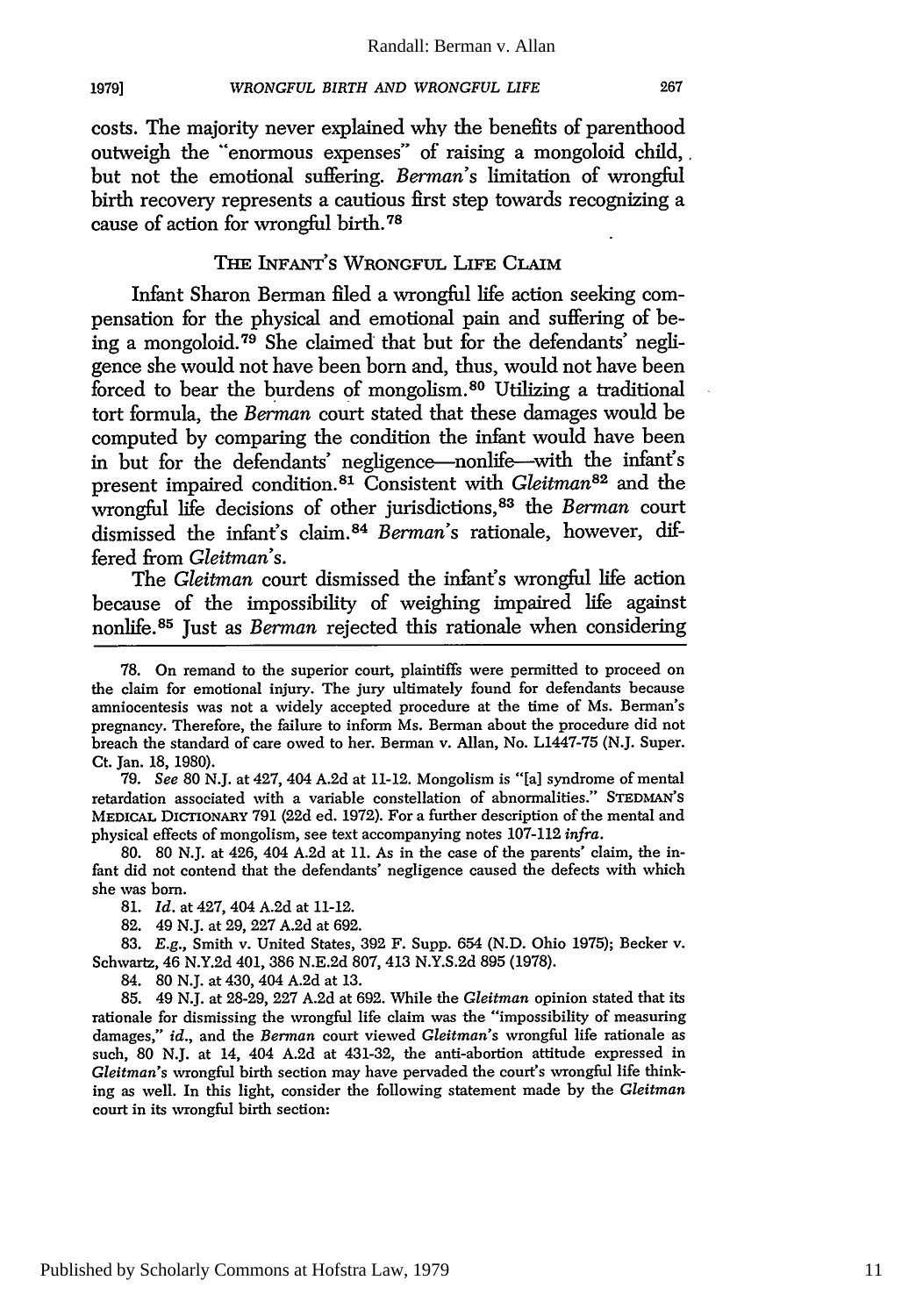**[Vol. 8:** *257*

the parents' claim, 86 the court discarded it as a basis for denying the infint's. The court stated that "where a wrong itself is of such a nature as to preclude the computation of damages with precise exactitude, it would be a 'perversion of fundamental principles of justice to deny all relief to the injured [party].' **"87** *Berman* stated that "were the *measure* of damages our sole concern, it is possible that some judicial remedy could be fashioned which would redress plaintiff, if only in part, for injuries suffered."88 Instead, the *Berman* court dismissed the wrongful life claim because as a matter of law the plaintiff had not suffered any damage by being born.<sup>89</sup> This is because "[o]ne of the most deeply held beliefs of our society is that life-whether experienced with or without a major physical handicap-is more precious than non-life."<sup>90</sup> Berman set forth three "concrete manifestations"<sup>91</sup> of this belief: (1) Documents such as the federal and New Jersey constitutions that set forth the moral principles of our society "are replete with references to the sanctity of life,"92 and there is no indication in these documents that impaired lives are less valuable. 93 (2) The most severe criminal penalties are reserved for defendants who have deprived others of life, and these defendants are accorded special procedural protections. 94 These "protections and penalties do not vary according to the presence or absence of physical deformities in the victim or defendant."<sup>95</sup> (3) Society holds physicians in high esteem because they are the preservers of life. <sup>96</sup>

- 94. *Id.* at 429, 404 A.2d at 13.
- 95. *Id.* at 429-30, 404 A.2d at 13.

The sanctity of the single human life is the decisive factor in this suit in tort. **...** We are not talking here about the breeding of prize cattle. It may have been easier for the mother and less expensive for the father to have terminated the life of their child while **he** was an embryo, but these alleged detriments cannot stand against the preciousness of the single human life to support a remedy in tort.

<sup>49</sup> N.J. at 30-31, 227 A.2d at 693 (citations omitted).

<sup>86.</sup> *See* notes 33-35 *supra* and accompanying text.

<sup>87. 80</sup> N.J. at 428, 404 A.2d at 12 (brackets in original) (citations omitted) (quoting Story Parchment Co. v. Paterson Parchment Paper Co., 282 U.S. 555, 563 (1931)).

**<sup>88.</sup>** *Id.* (emphasis in original) (citations omitted).

<sup>89.</sup> *Id.* at 428-29, 404 A.2d at 12 (citations omitted).

<sup>90.</sup> *Id.* at 429, 404 A.2d at 12 (citations omitted).

<sup>91.</sup> *Id.*

<sup>92.</sup> *Id.* (citing U.S. **CONST.** amends. V, XIV; N.J. **CONST.** art. I, § **1).**

<sup>93.</sup> *Id.* at 429, 404 A.2d at 12-13.

<sup>96.</sup> *Id.* at 430, 404 A.2d at 13. This particular "concrete manifestation" of the sanctity of life is misplaced in an action for malpractice.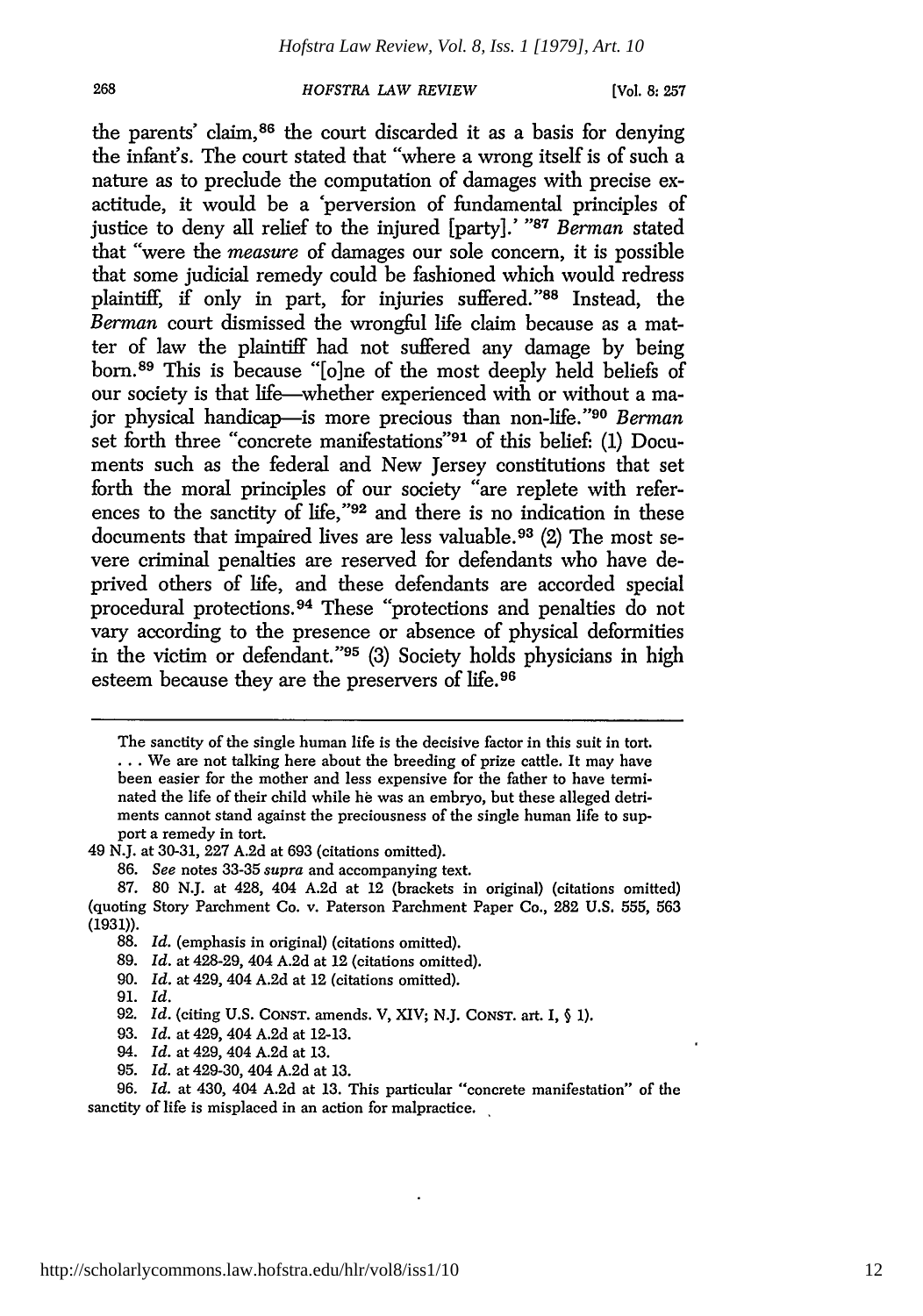The question before the court was whether the infant's impaired life outweighs nonlife. <sup>97</sup>*Berman's* three examples of the sanctity of life are unresponsive to the infant's claim. The constitutional rights and protections listed by the court go to the individual's right to exist and his or her relationship with the state and other individuals. Therefore, while these rights and protections ap**ply** equally to those with and without birth defects, they do not measure the value of life itself when measured against nonlife. It is not the right to exist that is reduced by birth defects, but the value of life to the individual. It is possible to recognize that life's value has been diminished without reducing the individual's right to autonomy and privacy.

*Berman* based its dismissal of the child's cause of action on the sanctity of life. The court held that

[nlotwithstanding her affliction with Down's Syndrome, Sharon, *by virtue of her birth,* will be able to love and be loved and to experience happiness and pleasure-emotions which are truly the essence of life and which are far more valuable than the suffering she may endure. To rule otherwise would require us to disavow the basic assumptions upon which our society is based. This we cannot do.<sup>98</sup>

While the court appears to balance the values of life and nonlife, it uses the fact of birth to decide that life will always be preferable. The court's concluding sentences refer back to its sanctity of life arguments, which are based on the value of life in the abstract. According to the court, birth is sufficient to give that abstraction meaning. The holding, therefore, makes the mere fact of existence dispositive. The court discusses the meaning of existence in terms of the ability to love and be loved. That experience has no meaning, however, if it is possible by birth alone. It is the ability to experience pain, pleasure, and hope that gives those words and life meaning. Thus, mere existence is but a starting point for further analysis.

The abstract value we place on life is not reduced by the argument that nonlife outweighs impaired life. The infant's cause of action only requires a court to recognize that the burdens of impaired life, when weighed against the reduced benefits derived

**1979]**

**<sup>97.</sup>** *See id.* at 427, 404 A.2d at 11-12.

**<sup>98.</sup>** *Id.* at 430, 404 A.2d at 13 (emphasis added).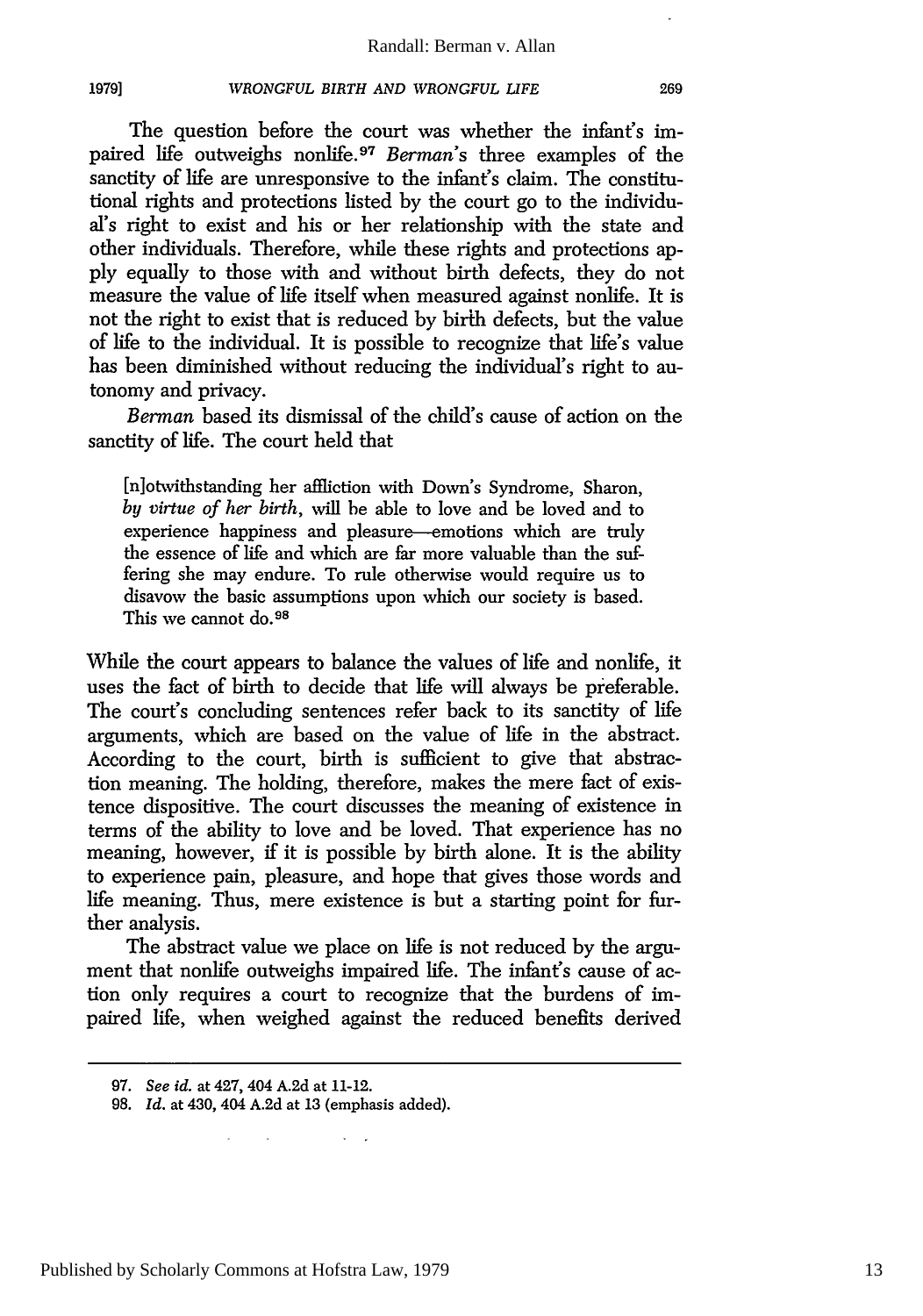**[Vol. 8:257**

from it, make nonlife a more rational alternative.<sup>99</sup> The sanctity of life is not diluted; rather, it is strengthened by recognizing that birth defects can so reduce life's pleasures and emphasize its pains, that in certain circumstances nonlife becomes preferable.<sup>100</sup> Similarly, can it be rationally argued that the pain of a terminal cancer patient's existence during the last few weeks before death is better than nonlife?<sup>101</sup> Ending that life does not denigrate life, but elevates it. $102$ 

The burdens of mongolism may make nonlife preferable.<sup>103</sup>

99. A recent commentary states:

[T]he plaintiff in a wrongful life action, because he must demonstrate that he has been harmed by being born, must establish that nonexistence would have been preferable to life as he must live it **....** If nonexistence is valueless, then whether the infant-plaintiff has been harmed **by** being born depends upon whether his existence has a positive or a negative value. To determine this, the court must weigh the benefits and the burdens of that existence. If the burdens outweigh the benefits, then the plaintiff has been harmed by being born.

Note, Park v. Chessin: *The Continuing Judicial Development of the Theory of "'Wrongful Life,"* 4 AM. J.L. & MED. 211, 226-27 (1978).

100. A number of commentators on wrongful life have expressed the view that "there should be a point at which life under sufficiently adverse conditions" cannot be assumed to be more desirable than nonlife. E.g., Comment, *Torts-Illegitimate Child Denied Recovery Against Father for "Wrongful Life,"* 49 IOwA L. REV. 1005, 1009 (1964). One such commentator explains that "in certain situations it would be preferable not to exist rather than to endure life incapacitated **by** severe physical and mental defects." Note, *A Cause of Action For "Wrongful Life": [A Suggested Analysis],* 55 MINN. L. REV. 58, 66 (1970).

101. *See generally* **0. RUSSELL, FREEDOM TO DIE** 35-50 (1975).

102. In this light, consider Superintendent of Belchertown State School v. Saikewicz, 370 N.E.2d 417 (Mass. 1977), where the Massachusetts Supreme Judicial Court upheld a probate court's order that life-prolonging chemotherapy should not be administered to a mentally retarded man, who would not have been able to un- derstand the pain associated with the therapy. *See generally In re* Quinlan, 70 N.J. 10, 355 A.2d 647 (1976). For discussion of the distinction between acts of omission and acts of commission that are responsible for the death of a terminally ill patient, see Cantor, *A Patient's Decision to Decline Life-Saving Medical Treatment: Bodily Integrity Versus the Preservation of Life,* 26 **RUTGERS** L. **REV.** 228 (1973); Fletcher, *Prolonging Life,* 42 WASH. L. REV. 999, 1006-08 (1967); Note, *Informed Consent and the Dying Patient,* 83 **YALE** L.J. 1632, 1647-50 (1974).

103. An oft-cited commentary renders the following "relative values" for cases where the infant suffers severe defects:

Life without defects  $=$  a plus value  $(+)$ Nonexistence  $= 0$ 

Life with [severe] defects = a minus value  $(-)$ .

Note, *supra* note 100, at 66. The commentator explains that his analysis "assumes that life without defects is to be desired most," although life may not be preferable where the infant has severe defects. *Id.* With reference to the "relative values" he has conceived, the commentator writes:

Once the relative plus, minus and zero values have been established, a com- pensatory figure could be ascertained by the court. This would be no more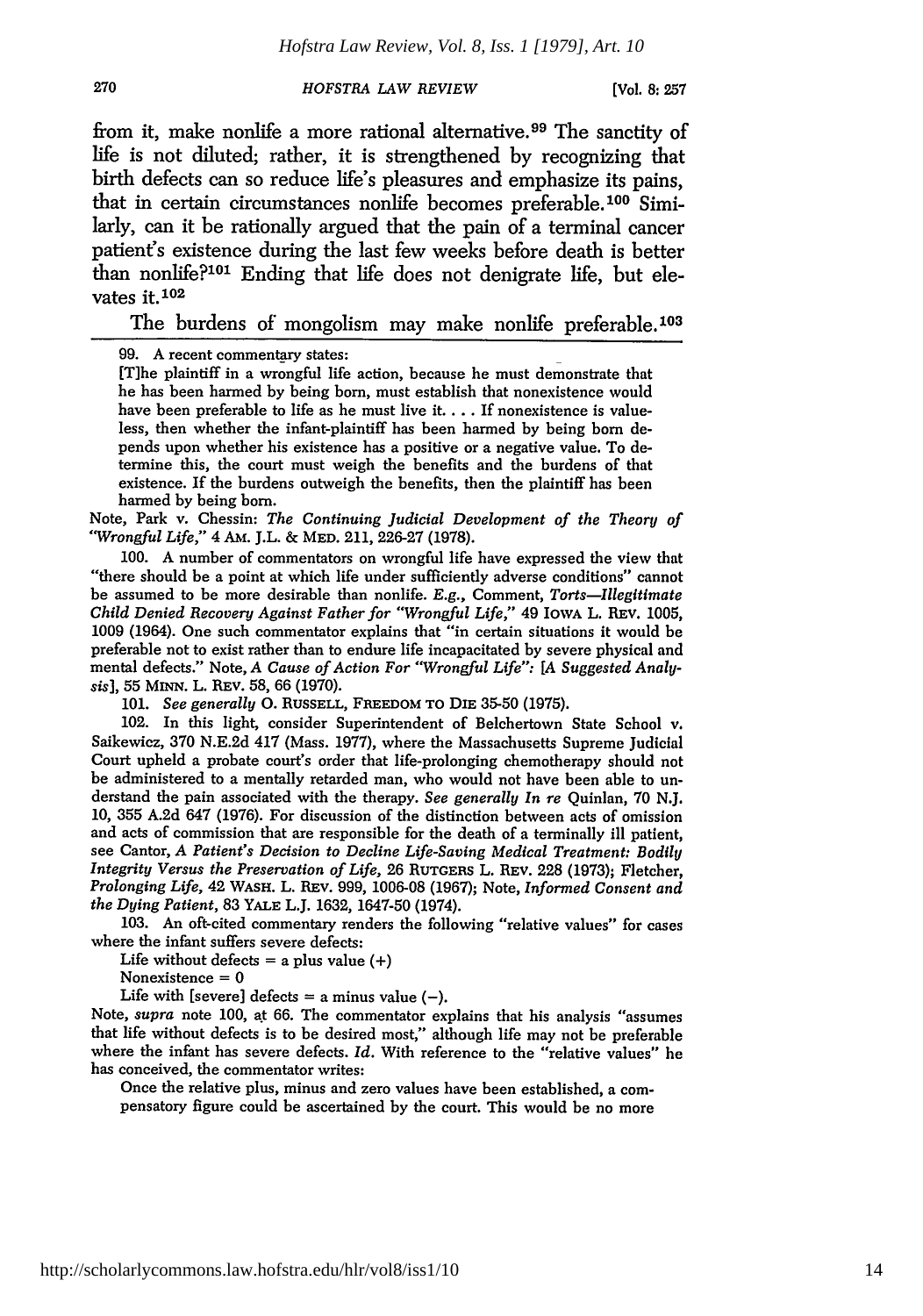Mongoloids are mentally retarded, the majority being imbeciles with I.O.s of twenty-five to forty-nine.<sup>104</sup> Rarely exceeding a mental age of six years,  $105$  mongoloids never share in the appreciation normal people have for their world. Brain defects reduce the mongoloid's sensory perception, particularly touch and smell.<sup>106</sup> Many suffer from leukemia,<sup>107</sup> heart disease,<sup>108</sup> impaired respiration and circulation,  $109$  and reduced life expectancy.  $110$  An array of physical defects-including abnormal hands,  $111$  feet,  $112$  and genitals<sup>113</sup> -plague mongoloids. Therefore, there is none of the hope to which *Gleitman* alluded.<sup>114</sup> Given the benefits and burdens of mongolism, it is not necessarily true that as a matter of law life as a mongoloid outweighs nonlife.

Judge Handler, dissenting from the dismissal of the wrongful life claim, argued that the defendants' negligence prevented the parents from preparing themselves for the burdens of raising a mongoloid child.<sup>115</sup> He explained that the infant's "injury consists of a diminished childhood in being born of parents kept ignorant of her defective state while unborn and who, on that account, were less fit to accept and assume their parental responsibilities. **"116** This diminished capacity is aggravated by the child's birth defects, which place demands on the parents beyond those borne by the parents of healthy children.<sup>117</sup> Judge Handler saw no difference between this diminished capacity and the diminished parental ca-

*Id.*

1979]

- 105. C. **BENDA,** DowN's SYNDROME 247-49 (rev. ed. 1969).
- 106. L. **PENROSE** & **G.** SMITH, *supra* note 104, at 53-54.

**107.** *Id.* at 81-83, **A.** LILIENFELD & C. **BENESCH,** EPIDEMIOLOGY OF **MONGO-**LISM 85-93 (1969).

108. C. **BENDA,** *supra* note 105, at 38; L. **PENROSE** & *G.* SMITH, *supra* note 104, at 26-30; Kirman, *Down's Syndrome,* in 1 **MENTAL** RETARDATION 57, 65 **(J.** Wortis ed. 1970).

- 112. *Id.* at 292.
- 113. *Id.;* C. **BENDA,** *supra* note 105, at 33.
- 114. *See* 49 N.J. at 30, 227 A.2d at 693; text accompanying notes 39 & 40 *supra.*
- 115. 80 N.J. at 442, 404 A.2d at 19 (Handler, J., dissenting).
- 116. *Id.* (Handler, J., dissenting).
- 117. *Id.* (Handler, J., dissenting).

difficult than placing a monetary value upon the difference between living with two arms as compared with living with only one-when the other has been severed due to negligence of defendant.

*<sup>104.</sup> See* L. **PENROSE** & G. SMITH, DoWN's ANOMALY 48-53 (1966).

**<sup>109.</sup>** R. TREDGOLD *&* K. **SODDY,** TEXTBOOK **OF MENTAL DEFICIENCY (SUB-**NORMALITY) **292** (10th ed. 1963).

<sup>110.</sup> L. **PENROSE** & G. SMITH, *supra* note 104, at 26-30.

**<sup>111.</sup>** R. **TREDGOLD** & K. SODDY, *supra* note **109,** at 291-92.